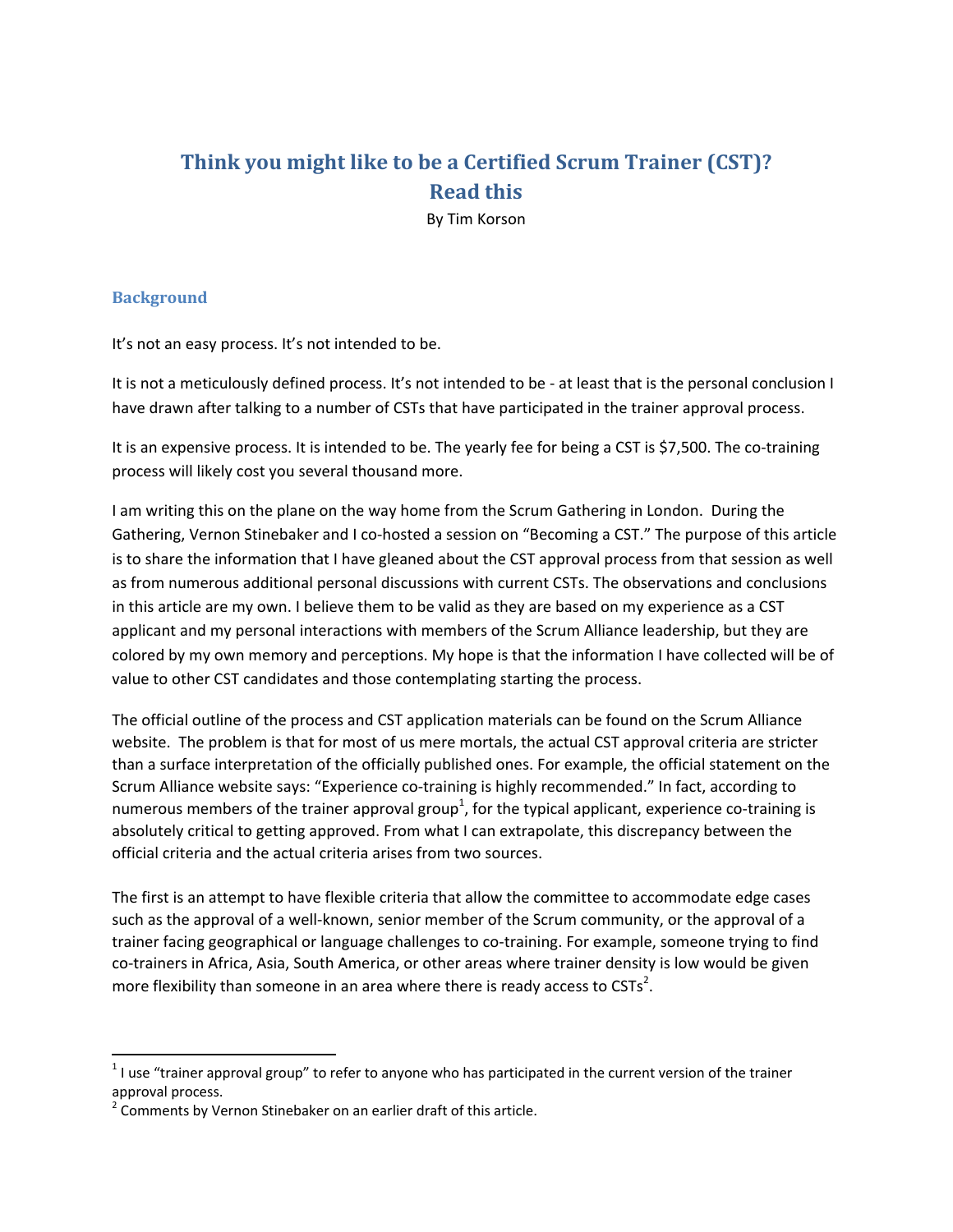The second arises from the differences between the process for creating the CST approval criteria and the actual approval process for CST applicants. The official CST approval criteria and process represents in a sense, a least common denominator consensus, as all the criteria included in the official process need the approval of a group of Scrum Alliance leaders. Some members of the Scrum Alliance leadership favor less stringent criteria for admitting new CSTs. Many existing CSTs favor very high standards for new CSTs. The official policy reflects somewhat of a compromise between the interested parties.

However, the actual approval process is administered entirely by current CSTs and requires 4/5 votes for the initial paper phase and 5/7 votes for the final phase. Thus, in the worst case, the candidate must get the approval of up to 9 separate existing CSTs. Given individual variations among members of the trainer approval group, some CST candidates have faced a stricter approval committee than others. A candidate guided only by the official criteria may not be prepared for a more stringent committee and thus may fail this final stage of the approval process. A similar phenomenon has been noted by the program lead for the Certified Scrum Coaching (CSC) Program<sup>3</sup>.

As noted above, the official CST approval criteria are published on the Scrum Alliance website. Minimally meeting the published requirements is not very safe. To maximize their chance of approval, the candidate should go beyond the minimum stated requirements. I have copied the official CST approval criteria below, and annotated them with comments in italics to reflect what I have gathered to be the actual CST approval criteria for the typical candidate. Following my annotations, I have included some personal reflections about the value I have found in going through this process.

In summary, most of the members of the trainer approval group that I have interviewed have been very helpful and are committed to making the CST approval process reasonable and fair. In spite of individual opinions, most trainer approval decisions are reached by consensus. Never-the-less, I believe that it is very wise for an applicant to develop a strong application that meets the annotated suggestions below. As Nigel Baker says:<sup>4</sup> "Aim high - it makes certifying you much easier."

## **Annotated CST Approval Criteria**

A CST is an ambassador of Scrum. He or she will:

 Have a solid understanding of the Scrum framework, a deep understanding of the principles and values that are the foundations of Scrum, and a clarity on what belongs to Scrum and what is an extension or complement;

*On the "Become a CST" website<sup>5</sup> we are compiling a minimum reading list of books and articles. All CST applicants should be able to discuss this literature in depth.*

 Have extensive experience of implementing and/or coaching Scrum inside organizations; *Remove the "and/or." Many members of the CST approval community do not recognize coaching (even extensive coaching) as sufficient. You are not likely to become certified until you have substantial experience as a pig. At minimum, you must have worked as a*

<sup>3</sup> Applying to Become a CSC, by Pete Behren, published on the Scrum Alliance website.<br><sup>4</sup> Private email dated Fri 10/21/2011<br><sup>5</sup> https://sites.google.com/site/becomeacst/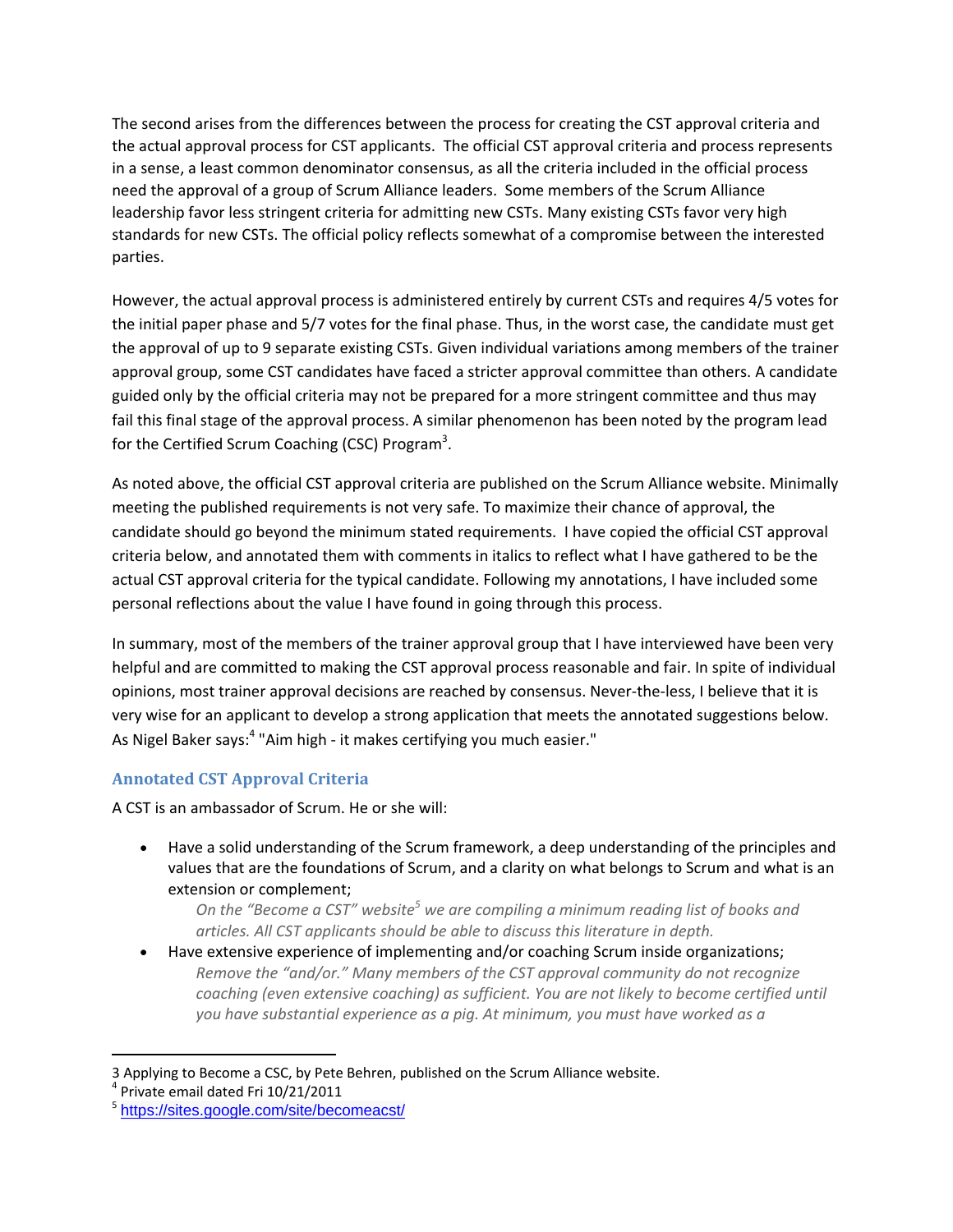*ScrumMaster; extra points if you have also worked as a product owner or member of the development team.*

 Be active in the wider Scrum community through actual and virtual interaction with other Scrum and Agile thinkers and practitioners;

*If a number of persons in the approval committee have never heard of you before they get your application packet, you are less likely to get approved. At a minimum you must*

- o *attend both global and local gatherings*
	- o *don't just attend – participate, submit proposals and organize open space meetings.*
	- o *actively seek out current CSTs that are also attending and introduce yourself to them.*
	- o *be part of the leadership of any groups local to you.*
- o *participate frequently in Scrum forums and discussion groups*
- o *speak on Scrum at as many conferences and groups as possible both inside and outside of the Scrum community.*
- o *write articles on some aspect of Scrum.*
- Have training experience beyond just Scrum, be willing to explore new ways of working and be committed to continuous improvement.
	- o *We are talking substantial historical evidence that you are a good speaker and can handle audiences.*
	- o *You must be able to articulate how you have improved your training style based on actual student feedback.*
	- o *You must be able to demonstrate that you are not just a master of Scrum, but also a master trainer.*
	- o *You must continuously improve your professional training skills by reading books on training, participating in training seminars, co‐teaching, and experimenting with new training techniques. If the committee finds you to be simply a mediocre lecturer and not a master trainer, you will have a hard time getting approved.*

#### The CST applicant will also recognize that

- Basic background information, course materials, exercises, etc. are required
	- o *Don't forget to include references substantiating your expertise as a trainer.*
	- o *The exercises are as important as the PowerPoint material. Don't just describe the exercise; explain the learning objectives for the exercise.*
- Experience co-training is highly recommended
	- o *Co‐training is absolutely required. Five co‐training sessions is recommended. The more over the minimum, the stronger your application.*
	- o *Be prepared to articulate what you learned while co‐training.*
	- o *Don't neglect a co‐training opportunity just because it won't result in a reference. Even if you can't interact with a CST enough to get a reference, you can still learn by co‐training with them, and increasing your number of co‐trainings, strengthens your application.*
- At least 5 references from current CSTs is highly recommended
	- o *Five references is a minimum. Hard‐to‐get references from leaders in the Scrum community are counted more heavily than references that are easy to get.*
	- o *References from those who have a vested interest in your success count less than other references*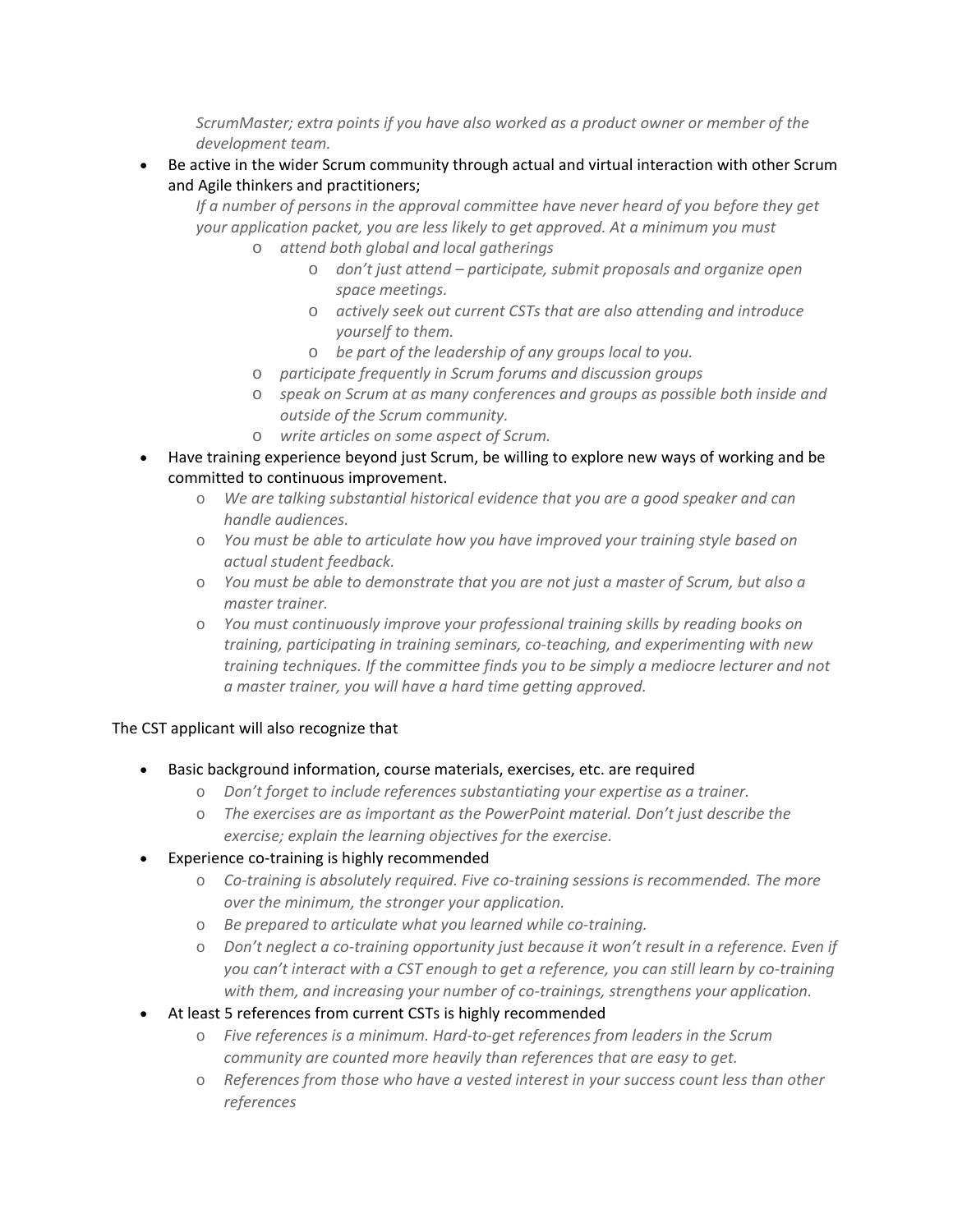- o *References from those with whom you have co‐trained count a lot.*
- o *Don't forget to include additional references from clients.*
- o *Don't forget you are applying to become a Scrum TRAINER. References that can speak to your training ability are also valuable.*

#### **Annotated CST approval process**

- Pass an initial paper review by a peer review committee
	- o *Put thoughtful work into your paper application. Make it easy for the reviewers to find everything they are seeking. It may all be in your attached resume, but copy out the relevant Scrum experience, presentations, and articles and highlight them in the appropriate section of your application. It should be crystal clear from your application that you meet all of the criteria in the previous section.*
- Face to face interview for those who pass initial review
	- o *There will be 2 parts to this interview. Be prepared for both. The first part is a relatively traditional interview. The committee may ask you relatively standard interview type questions, so if you haven't interviewed recently, then you will need to prepare by practicing with a professional colleague (get one of the CST's you co‐train with to mock interview you), and re‐read the standard interviewing literature to prepare yourself for traditional but tricky interview questions. Specifically you should be prepared to articulate why you want to be a CST.*
	- o *The second part of the interview will be a 30 minute sample training session. The committee will choose for you one topic out of a list of predefined topics. You will have to teach the topic on the fly without any PowerPoint slides. You can use a flipchart and any other props you have brought with you. During this session, be prepared for the committee members to play the disruptive, dysfunctional, antagonistic student game to see how you respond to such situations. You must not only demonstrate mastery of the subject you are teaching, buy mastery of delivery and of the classroom. One piece of advice I was given by a current CST seems very wise to me: avoid the extremes of teaching styles during this part of the interview. If you simply lecture, you will be marked down. On the other hand, many who have tried a total "back of the room" approach have not done well at all. Also, total "back of the room" doesn't give the committee the chance to see you in action in the front of the room, where all instructors typically "perform" at least part of the time. So the recommended approach will be to do a basically front of the room approach, but make it a very interactive lecture, with a good mix of tried and true mini‐exercises thrown in to illustrate your rounded student‐ centered approach.*

#### **Advice Summary**

From what I have been able to gather, in addition to seeing that you have had substantial experience as a ScrumMaster, the committee is looking for a minimum of four things.

- 1. Are you a recognized, contributing, established member of the Scrum community?
- 2. Is your knowledge of Scrum and all of the surrounding and supporting information impeccable?
- 3. Is your passion and commitment to Scrum and being a Scrum ambassador balanced and unquestionable?
- 4. Are you a great trainer?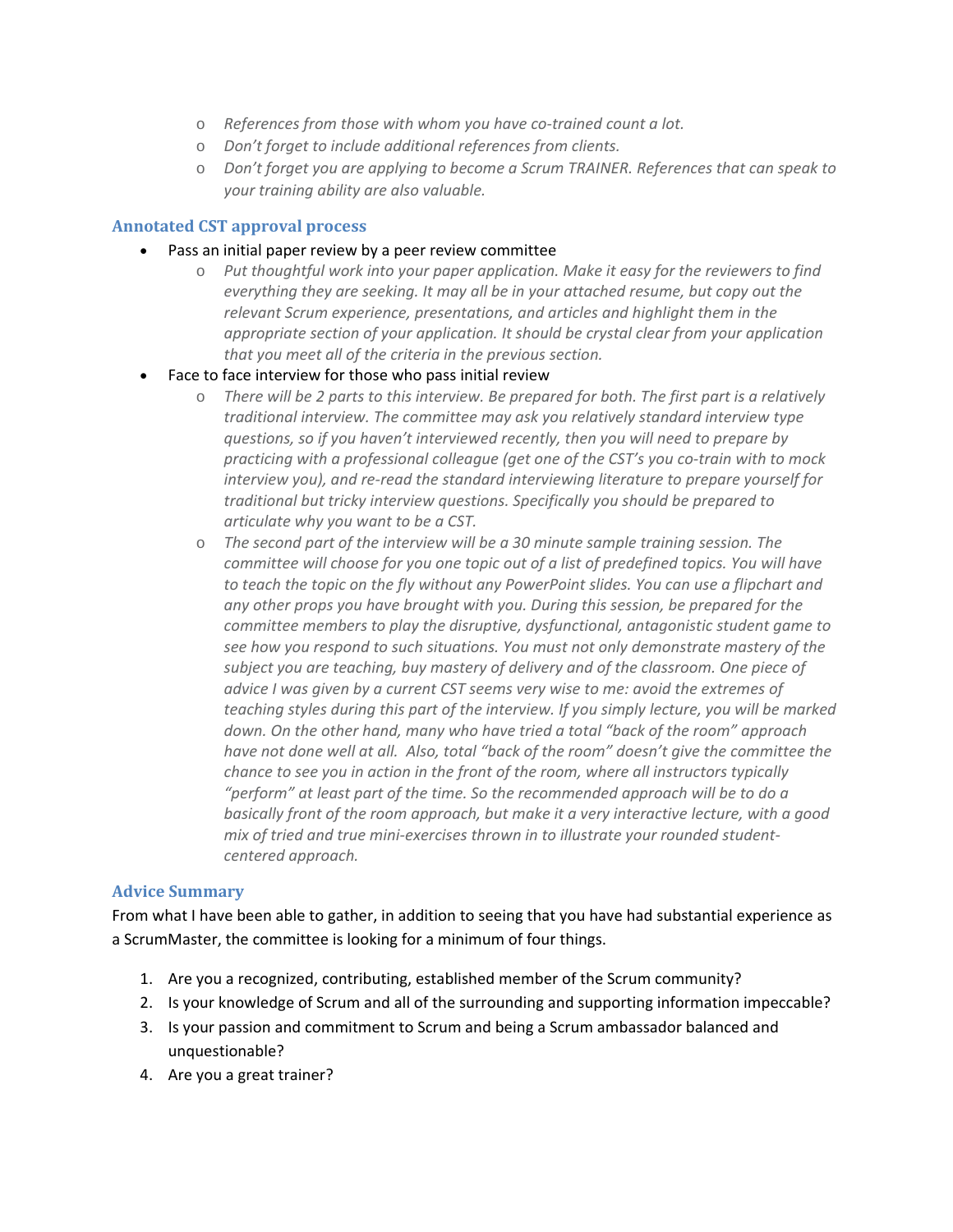The evaluation process is deliberately meant to be a very human one. The perfect paper candidate could still fail the human interview, because there are so many intangibles that can only be ascertained face to face. From each of the above categories, I'll give an example that I have heard from some member of the trainer approval group.

- 1. The committee is looking for signs that you will continue to be a contributing member of the Scrum community after you become a CST. Unfortunately some CSTs disappear from the active community once they become CSTs. The committee can only evaluate the probability of this occurring by reading between the lines, watching your body language and facial expressions, when asked revealing questions.
- 2. If asked to discuss the issue of a prioritized backlog versus an ordered backlog, and your first facial expression is one of being puzzled because you are not even aware that Jeff and Ken have published a new version of the Scrum Guide, you are in trouble even if, based on your knowledge of the English definition of the words, you recover and talk your way through it.
- 3. When asked about the purpose behind each element of the Scrum framework, does it become apparent that you give the correct answers but that your attitude reveals that Scrum teams really should be free to modify the basic framework as needed? You might verbally profess the need for a daily scrum, but your body language might cast doubt on your commitment to this. On the other hand do you come across as a Scrum extremist that does not recognize the contribution of other approaches?
- 4. How comfortable are you in front of a class? Do difficult questions throw you? Do you have passion for your subject? The committee will be observing much more than just the words you speak. Unfortunately not all great Scrum Masters make great trainers. CSTs have to excel at both.

The CST application process hopes to prevent end game failure by requiring you to submit five recommendations along with your application. While not likely, it is, however, possible to get the required recommendations and still not make it through the final interview. It is my hope that this document will help applicants to be more realistically prepared for the trainer approval committee.

In addition to this document, I have set up both a Google group<sup>6</sup> and a Google website<sup>7</sup> specifically dedicated to supporting CST applicants. I invite all CST applicants to join. A number of past training approval committee members belong to the group and are willing to help mentor you through the CST approval process. I encourage all past TAC members to join.

Even if you don't join the group, you may be interested in browsing the website which contains:

- the most recent version of this article
- a recommended reading list
- comments by TAC members
- co-training criteria by a number of CSTs

 <sup>6</sup> http://groups.google.com/group/becomeacst?hl=en<br><sup>7</sup> https://sites.google.com/site/becomeacst/